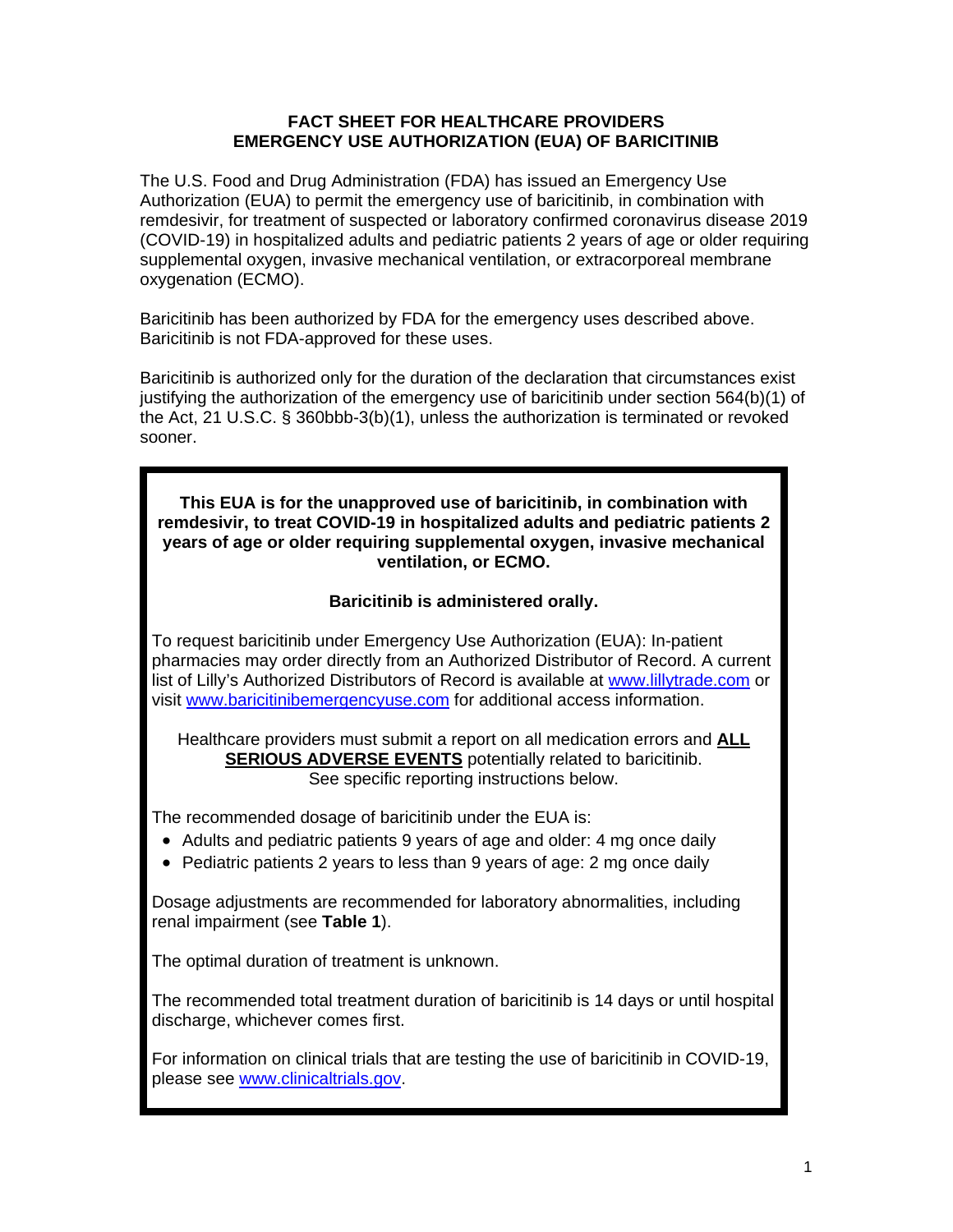This Fact Sheet may be updated as new data become available. The most recent version of this Fact Sheet is available at www.baricitinibemergencyuse.com for download.

# **INSTRUCTIONS FOR ADMINISTRATION**

This section provides essential information on the unapproved use of baricitinib, in combination with remdesivir, to treat suspected or laboratory confirmed COVID-19 in hospitalized adults and pediatric patients 2 years of age or older requiring supplemental oxygen, invasive mechanical ventilation, or ECMO under this EUA.

For more information, including pharmacokinetics and safety information of baricitinib, tradename Olumiant®, see the FDA-approved package insert at [http://pi.lilly.com/us/olumiant-uspi.pdf.](http://pi.lilly.com/us/olumiant-uspi.pdf)

## **Contraindications**

There are no known contraindications for baricitinib.

#### **Dosing**

#### Patient Selection

- Evaluate baseline eGFR, liver enzymes, and complete blood count to determine treatment suitability and dose. Monitor closely patients with abnormal baseline and post-baseline laboratory values. See **Table 1** for dosage adjustments for patients with laboratory abnormalities.
- Baricitinib is not recommended for:
	- o Patients who are on dialysis, have end-stage renal disease (ESRD, EGFR  $<$ 15 [mL/min/1.73](https://mL/min/1.73) m<sup>2</sup>), or have acute kidney injury
	- o Patients with known active tuberculosis
- There is currently limited information on the use of baricitinib in combination with systemic corticosteroids for treating patients with COVID-19. However, use of baricitinib in patients receiving systemic corticosteroids is not precluded.

#### Adult Patients

- The recommended dosage in adults with eGFR  $\geq 60$  [mL/min/1.73](https://mL/min/1.73) m<sup>2</sup> is 4 mg once daily for 14 days of total treatment or until hospital discharge, whichever is first. See **Table 1** for dosage adjustments for patients with laboratory abnormalities.
- Dosage adjustments in patients with renal or hepatic impairment are recommended (*see* Renal Impairment, Hepatic Impairment).
- Dosage adjustments due to drug interactions are recommended (*see* Drug Interactions).
- In hospitalized patients with COVID-19, prophylaxis for venous thromboembolism (VTE) is recommended unless contraindicated (*see* **Warnings**).

## Pediatric Patients

Limited data informing baricitinib dosing in pediatric patients comes from ongoing clinical trials for other uses. Based on the available information, treatment for COVID-19 for pediatric patients under this EUA is as follows:

• The recommended dosage for patients 9 years of age and older is 4 mg once daily for 14 days of total treatment or until hospital discharge, whichever is first.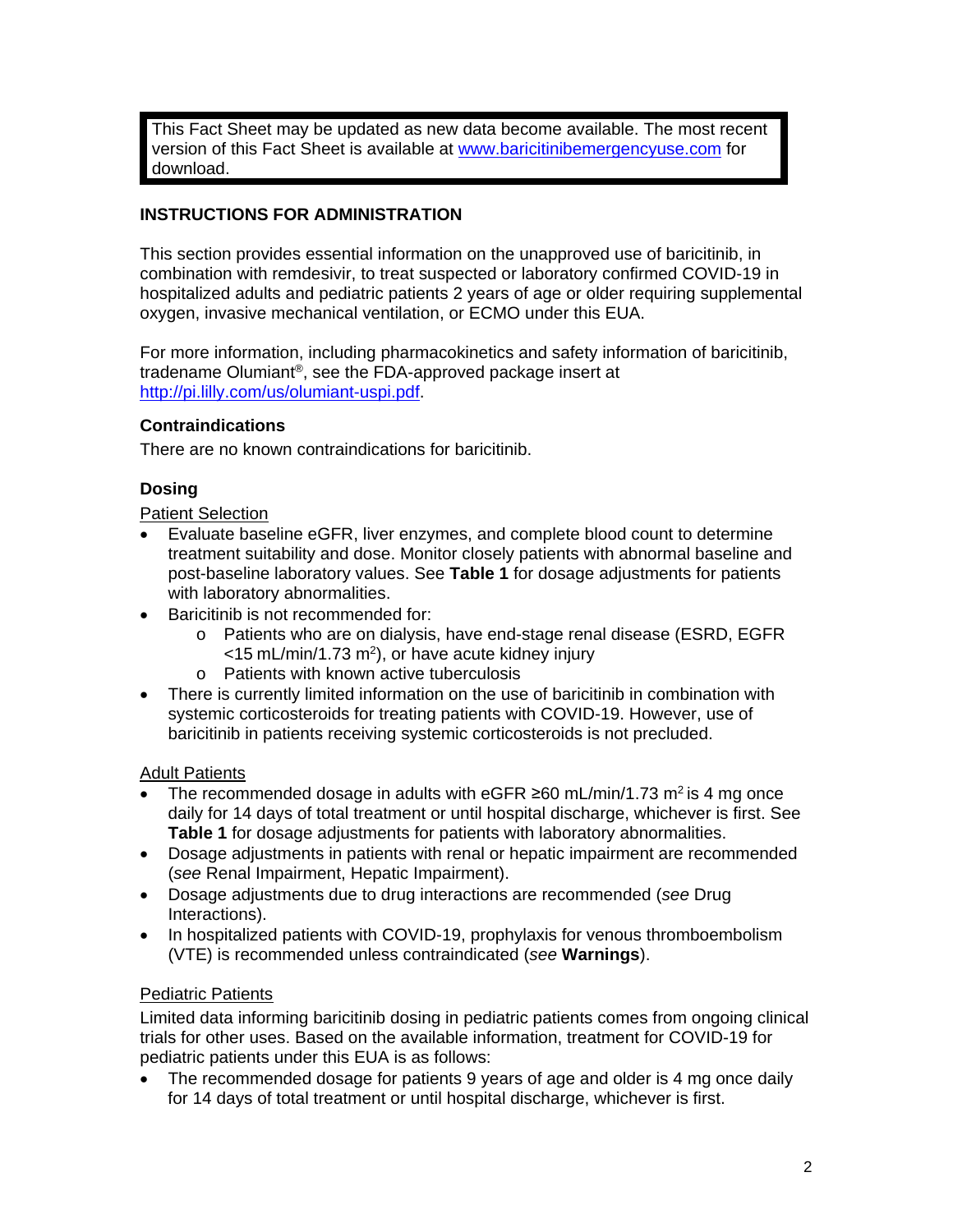- The recommended dosage for patients ages 2 years through less than 9 years of age is 2 mg once daily for 14 days of total treatment or until hospital discharge, whichever is first.
- Baricitinib is not authorized for patients younger than 2 years of age.
- Dosage adjustments in patients with renal or hepatic impairment are recommended (*see* Renal Impairment, Hepatic Impairment).

| Laboratory<br>Analyte                 | <b>Laboratory Analyte</b><br>Value                                                                    | <b>Recommendation</b>                                                                                                                                             |  |
|---------------------------------------|-------------------------------------------------------------------------------------------------------|-------------------------------------------------------------------------------------------------------------------------------------------------------------------|--|
| eGFR                                  | ≥60 mL/min/1.73 m <sup>2</sup>                                                                        | • Adults and pediatric patients 9 years of age and<br>older: No dosage adjustment<br>• Pediatric patients 2 years to less than 9 years of<br>age: 2 mg once daily |  |
|                                       | 30 to $<60$<br>mL/min/1.73 $m2$                                                                       | • Adults and pediatric patients 9 years of age and<br>older: 2 mg once daily<br>. Pediatric patients 2 years to less than 9 years of<br>age: 1 mg once daily      |  |
|                                       | 15 to $< 30$<br>mL/min/1.73 $m2$                                                                      | • Adults and pediatric patients 9 years of age and<br>older: 1 mg once daily<br>• Pediatric patients 2 years to less than 9 years of<br>age: Not recommended      |  |
|                                       | $<$ 15 mL/min/1.73 m <sup>2</sup>                                                                     | Not recommended                                                                                                                                                   |  |
| Absolute<br>Lymphocyte Count<br>(ALC) | $\geq$ 200 cells/µL                                                                                   | Maintain dose                                                                                                                                                     |  |
|                                       | <200 cells/µL                                                                                         | Consider interruption until ALC is ≥200 cells/µL                                                                                                                  |  |
| Absolute<br>Neutrophil Count<br>(ANC) | ≥500 cells/µL                                                                                         | Maintain dose                                                                                                                                                     |  |
|                                       | <500 cells/µL                                                                                         | Consider interruption until ANC is ≥500 cells/µL                                                                                                                  |  |
| Aminotransferases                     | If increases in ALT<br>or AST are observed<br>and drug-induced<br>liver injury (DILI) is<br>suspected | Interrupt baricitinib until the diagnosis of DILI is<br>excluded                                                                                                  |  |

**Table 1:** Dosage Adjustments for Patients with Abnormal Laboratory Values<sup>a,b</sup>

<sup>a</sup> Abbreviations: ALC = absolute lymphocyte count,  $ALT$  = alanine transaminase, ANC = absolute neutrophil count, AST = aspartate transaminase, DILI = drug induced liver injury,  $eGFR =$  estimated glomerular filtration rate, hrs = hours.

b If a laboratory abnormality is likely due to the underlying disease state, consider the risks and benefits of continuing baricitinib at the same or a reduced dose.

## **Pregnancy**

Baricitinib should be used during pregnancy only if the potential benefit justifies the potential risk for the mother and the fetus. Consistent with the mechanism of action, embryo-fetal toxicities including skeletal anomalies and reduced fertility have been observed in animals dosed in excess of the maximum human exposure. The limited human data on use of baricitinib in pregnant women are not sufficient to inform a drugassociated risk for major birth defects or miscarriage.

See also Section 8.1 Pregnancy in the FDA approved full prescribing information for more information.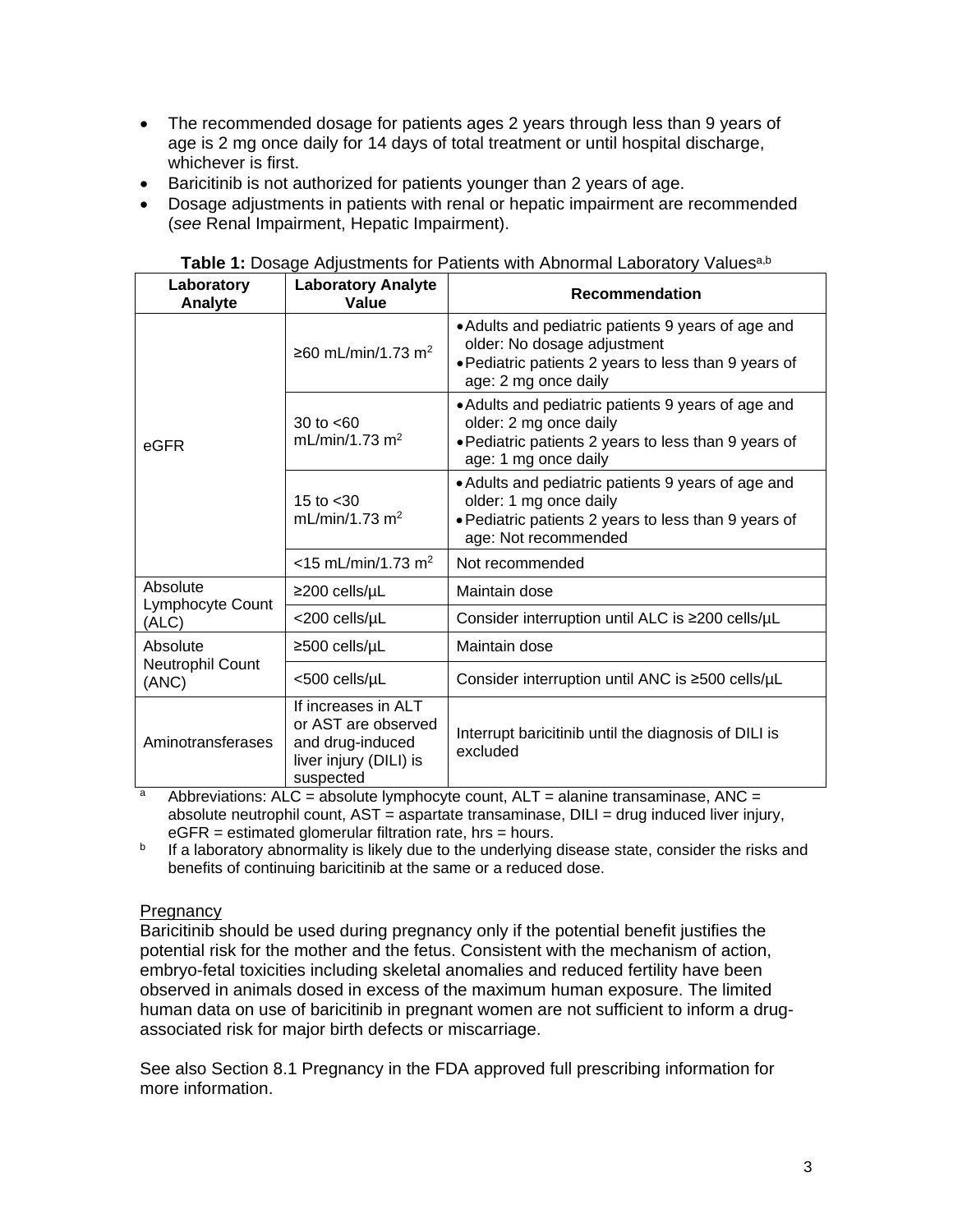# Renal Impairment

There are limited data for baricitinib in patients with severe renal impairment.

- Baricitinib is not recommended for patients who are on dialysis, have ESRD, or have acute kidney injury.
- See **Table 1** for treatment modifications for patients with laboratory abnormalities.
	- $\circ$  Baricitinib should only be used in adults and pediatric patients 9 years of age and older with eGFR 15 to  $<$  30 [mL/min/1.73](https://mL/min/1.73) m<sup>2</sup> if the potential benefit outweighs the potential risk.
		- $\circ$  Baricitinib is not recommended for pediatric patients ages 2 years through less than 9 years of age with eGFR <30 [mL/min/1.73](https://mL/min/1.73) m2.

#### Hepatic Impairment

Baricitinib has not been studied in patients with severe hepatic impairment. Baricitinib should only be used in patients with severe hepatic impairment if the potential benefit outweighs the potential risk. It is not known if dosage adjustment is needed in patients with severe hepatic impairment.

See **Table 1** for dosage adjustments for patients with abnormal laboratory values.

## **Administration**

Baricitinib tablets are given orally once daily with or without food.

#### Alternate Administration

For patients who are unable to swallow whole tablets, alternate administration may be considered:

- Oral dispersion
- Gastrostomy tube (G tube)
- Nasogastric tube (NG tube)

## *Preparation for Alternate Administration*

*Oral administration of dispersed tablets in water:* 

For patients who are unable to swallow whole tablets, 1-mg and/or 2-mg baricitinib tablet(s), or any combination of tablets necessary to achieve the desired dose up to 4-mg may be placed in a container with approximately 10 mL (5 mL minimum) of room temperature water, dispersed by gently swirling the tablet(s) and immediately taken orally. The container should be rinsed with an additional 10 mL (5 mL minimum) of room temperature water and the entire contents swallowed by the patient (see **Table 2**).

*Administration via gastrostomy feeding tube:* 

For patients with a gastrostomy feeding tube, 1-mg and/or 2-mg baricitinib tablet(s), or any combination of tablets necessary to achieve the desired dose up to 4-mg may be placed in a container with approximately 15 mL (10 mL minimum) of room temperature water and dispersed with gentle swirling. Ensure the tablet(s) are sufficiently dispersed to allow free passage through the tip of the syringe. Withdraw entire contents from the container into an appropriate syringe and immediately administer through the gastric feeding tube. Rinse container with approximately 15 mL (10 mL minimum) of room temperature water, withdraw the contents into the syringe, and administer through the tube (see **Table 2**).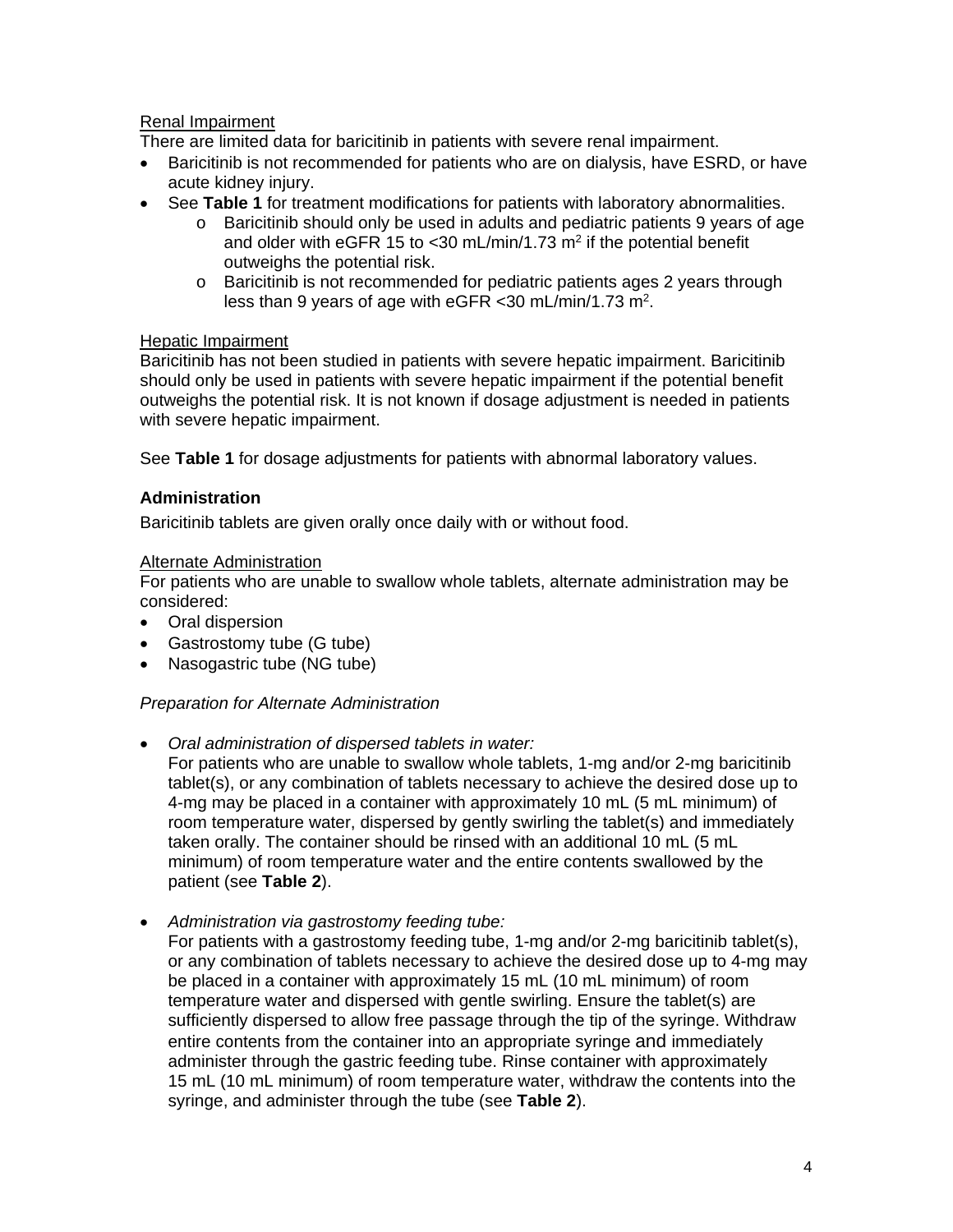- *Administration via nasogastric feeding tube:* 
	- For patients with an enteral feeding tube, 1-mg and/or 2-mg baricitinib tablet(s), or a combination of tablets necessary to achieve the desired dose may be placed into a container with approximately 30 mL of room temperature water and dispersed with gentle swirling. Ensure the tablet(s) are sufficiently dispersed to allow free passage through the tip of the syringe. Withdraw the entire contents from the container into an appropriate syringe and immediately administer through the enteral feeding tube. To avoid clogging of small diameter tubes (smaller than 12 Fr), the syringe can be held horizontally and shaken during administration. Rinse container with a sufficient amount (minimum of 15 mL) of room temperature water, withdraw the contents into the syringe, and administer through the tube (see **Table 2**).

Intact tablets are not hazardous. Tablets may be crushed to facilitate dispersion. It is not known if powder from the crushed tablets may constitute a reproductive hazard to the preparer. Use proper control measures (e.g. ventilated enclosure) or personal protective equipment (i.e. N95 respirator).

| Table 2: Minimum Dispersion and Rinse Volume for Alternate Administration |                          |                                         |  |  |  |
|---------------------------------------------------------------------------|--------------------------|-----------------------------------------|--|--|--|
| <b>Administration via</b>                                                 | <b>Dispersion Volume</b> | <b>Container Rinse</b><br><b>Volume</b> |  |  |  |
| Oral dispersion                                                           | $10 \text{ mL}$          | $10 \text{ mL}$                         |  |  |  |
| Gastrostomy tube (G tube)                                                 | 15 mL                    | 15 mL                                   |  |  |  |
| Nasogastric tube (NG tube)                                                | 30 mL                    | $15 \text{ mL}$                         |  |  |  |

Dispersed tablets are stable in water for up to 4 hours.

# **Drug Interactions**

Strong OAT3 Inhibitors: Baricitinib exposure is increased when baricitinib is coadministered with strong OAT3 inhibitors (such as probenecid). In patients taking strong OAT3 inhibitors, such as probenecid, reduce the recommended dose as follows:

- $\bullet$  If the recommended dose is 4 mg once daily, reduce dose to 2 mg once daily.
- If the recommended dose is 2 mg once daily, reduce dose to 1 mg once daily.
- If the recommended dose is 1 mg once daily, consider discontinuing probenecid.

Other JAK Inhibitors or biologic disease modifying anti-rheumatic drugs (DMARDs): Baricitinib has not been studied in combination with other JAK inhibitors or with biologic DMARDs (biologic treatments targeting cytokines, B-cells, or T-cells).

# **Warnings**

# Serious Infections

Serious infections have occurred in patients receiving baricitinib:

- Avoid the use of baricitinib with known active tuberculosis.
- Consider if the potential benefits outweigh the potential risks of baricitinib treatment in patients with active serious infections other than COVID-19 or chronic / recurrent infections.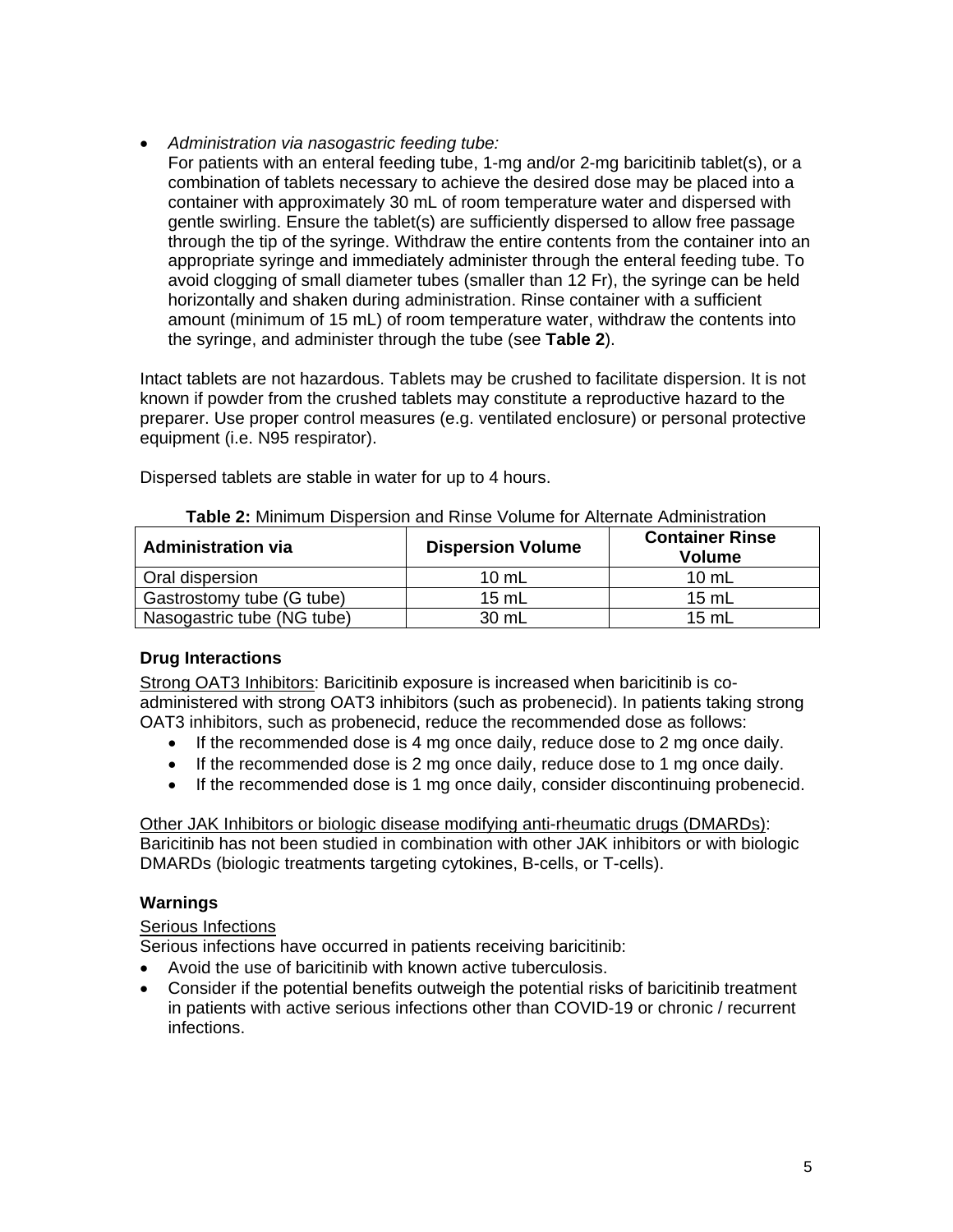## **Thrombosis**

In hospitalized patients with COVID-19, prophylaxis for VTE is recommended unless contraindicated. If clinical features of deep vein thrombosis/pulmonary embolism occur, patients should be evaluated promptly and treated appropriately.

## Abnormal Laboratory Values

Evaluate at baseline and thereafter according to local patient management practice. Monitor closely when treating patients with abnormal baseline and post-baseline laboratory values.

See **Table 1** for dosage adjustments for patients with abnormal renal, hematological and hepatic laboratory values. Manage patients according to routine clinical guidelines.

#### Vaccinations

Avoid use of live vaccines with baricitinib.

#### Hypersensitivity

If a serious hypersensitivity occurs, discontinue baricitinib while evaluating the potential causes of the reaction.

See **Warnings and Precautions** in the FDA approved full prescribing information for additional information on risks associated with longer-term treatment with baricitinib.

## **Serious Side Effects**

Serious venous thrombosis, including pulmonary embolism, and serious infections have been observed in COVID-19 patients treated with baricitinib and are known adverse drug reactions of baricitinib.

## **Scientific Evidence Supporting This EUA**

## **ACTT-2 (Adaptive COVID-19 Treatment Trial 2) Study in Hospitalized Adults Diagnosed with COVID-19 Infection**

A randomized, double-blind, placebo-controlled clinical trial (ACTT-2, NCT04401579) of hospitalized adults with confirmed SARS-CoV-2 infection compared treatment with baricitinib, a JAK inhibitor, plus remdesivir, an anti-viral (combination group; n=515) with placebo plus remdesivir (placebo group; n=518). Patients had to have laboratoryconfirmed SARS-CoV-2 infection as well as at least one of the following to be enrolled in the trial: radiographic infiltrates by imaging,  $SpO<sub>2</sub> \leq 94\%$  on room air, a requirement for supplemental oxygen, or a requirement for mechanical ventilation. Patients treated with the combination received the following regimen:

- Baricitinib 4 mg once daily (orally) for 14 days or until hospital discharge
- Remdesivir 200 mg on Day 1 and 100 mg once daily (via intravenous infusion) on subsequent days for a total treatment duration of 10 days or until hospital discharge

For the overall population (N=1033 patients) at randomization, mean age was 55 years (with 30% of patients aged 65 or older); 63% of patients were male, 51% were Hispanic or Latino, 48% were White, 15% were Black or African American, and 10% were Asian; 14% did not require supplemental oxygen, 55% required supplemental oxygen, 21% required noninvasive ventilation or high-flow oxygen, and 11% required invasive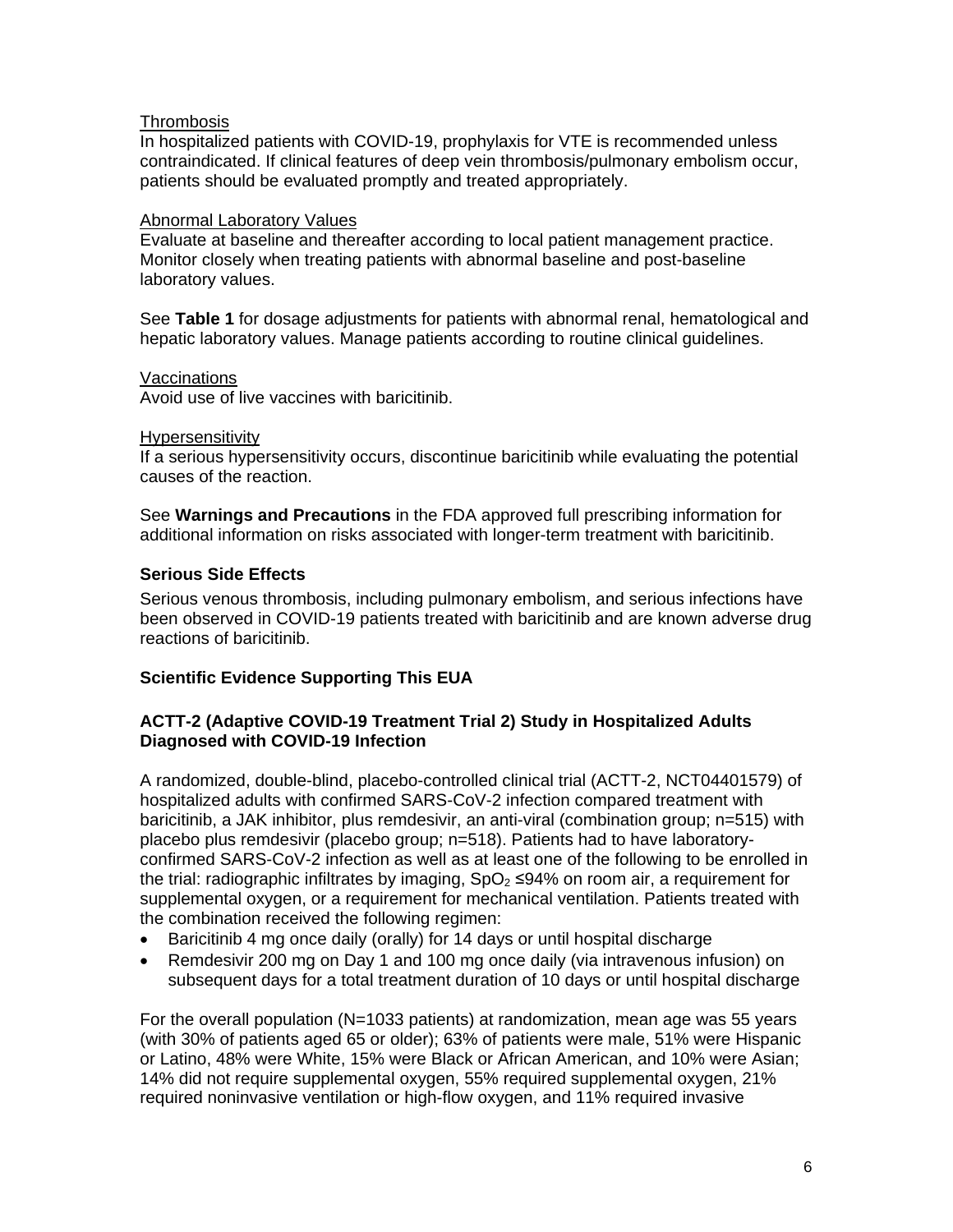mechanical ventilation or ECMO. The most common comorbidities were obesity (56%), hypertension (52%), and type 2 diabetes (37%). Demographics and disease characteristics were balanced across the combination group and the placebo group.

The primary endpoint, for the intent to treat population, was time to recovery within 29 days after randomization. Recovery was defined as being discharged from the hospital without limitations on activities, being discharged from the hospital with limitations on activities and/or requiring home oxygen or hospitalized but not requiring supplemental oxygen and no longer requiring medical care. The key secondary endpoint was clinical status on Day 15 assessed on an 8-point ordinal scale (OS) consisting of the following categories:

- 1. Not hospitalized, no limitations on activities [OS-1];
- 2. Not hospitalized, limitation on activities and/or requiring home oxygen [OS-2];
- 3. Hospitalized, not requiring supplemental oxygen no longer requires ongoing medical care [OS-3];
- 4. Hospitalized, not requiring supplemental oxygen requiring ongoing medical care (COVID-19 related or otherwise) [OS 4];
- 5. Hospitalized, requiring supplemental oxygen [OS 5];
- 6. Hospitalized, on noninvasive ventilation or high-flow oxygen devices [OS 6];
- 7. Hospitalized, on invasive mechanical ventilation or ECMO [OS 7]; and
- 8. Death [OS 8]

For the overall population, the median time to recovery (defined as discharged from hospital or hospitalized but not requiring supplemental oxygen or ongoing medical care) was 7 days for baricitinib + remdesivir compared to 8 days for placebo + remdesivir [hazard ratio: 1.15 (95% CI 1.00, 1.31); p=0.047].

Patients assigned to baricitinib + remdesivir were more likely to have a better clinical status (according to an 8-point ordinal scale) at Day 15 compared to patients assigned to placebo + remdesivir [odds ratio: 1.26 (95% CI 1.01, 1.57); p=0.044].

The proportion of patients who died or progressed to noninvasive ventilation/high-flow oxygen or invasive mechanical ventilation by Day 29 was lower in baricitinib + remdesivir (23%) compared to placebo + remdesivir (28%) [odds ratio: 0.74 (95% CI 0.56, 0.99); p=0.039]. Patients who required noninvasive ventilation/high-flow oxygen or invasive mechanical ventilation (including ECMO) at baseline needed to worsen by at least 1 point on an 8-point ordinal scale to progress.

The proportion of patients who died by Day 29 was 4.7% (24/515) for baricitinib  $+$ remdesivir vs. 7.1% (37/518) for placebo + remdesivir [Kaplan Meier estimated difference in Day 29 probability of mortality: -2.6% (95% CI -5.8%, 0.5%)].

Data on deaths, serious adverse events (SAEs), AEs leading to discontinuation, infections and VTEs are summarized in Table 3.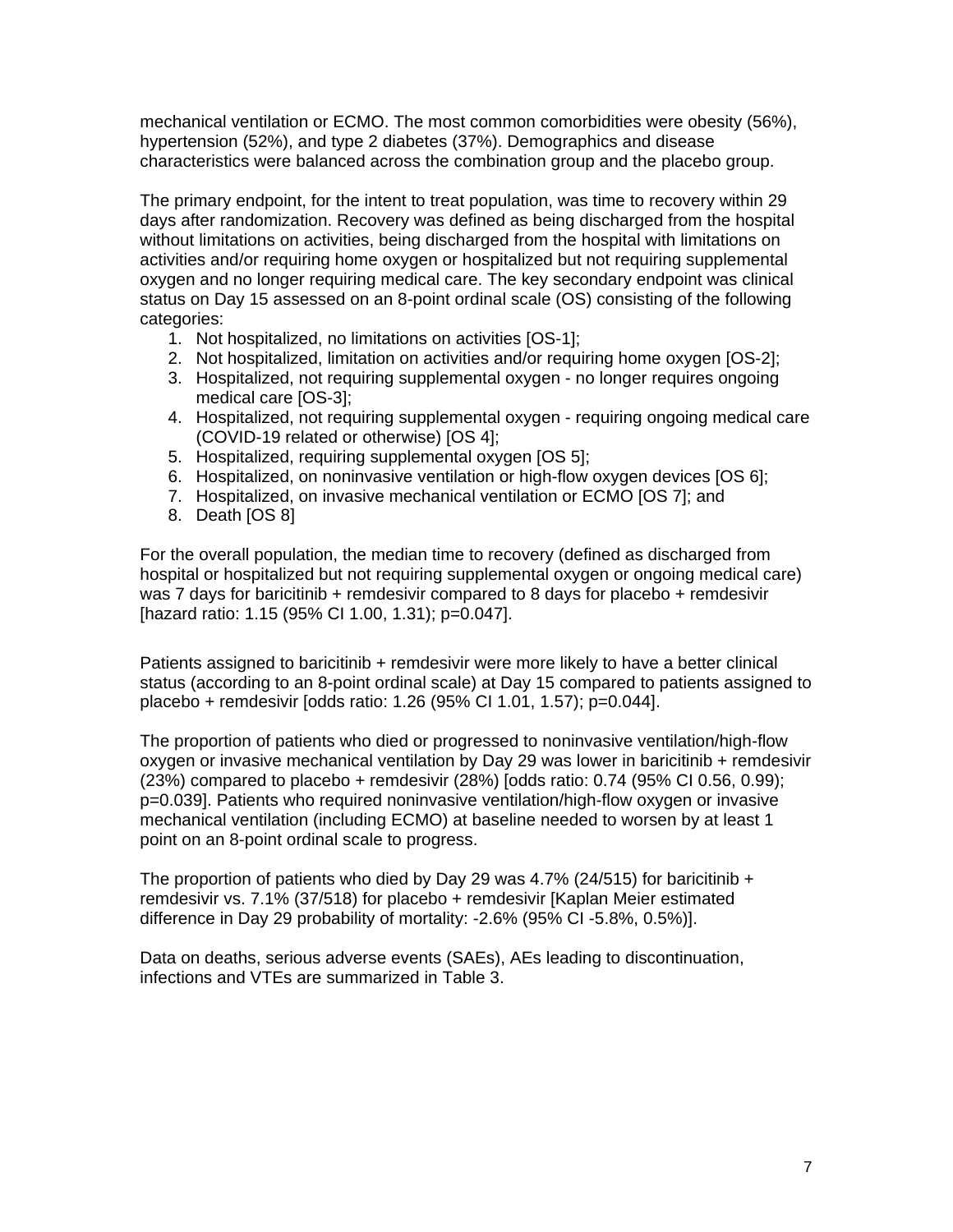| Patients with at least 1:        | PBO + RDV<br>$(N = 509)$<br>$n$ (%) | <b>BARI + RDV</b><br>$(N = 507)$<br>$n$ (%) | <b>Risk Difference</b><br>% (95% CI) |
|----------------------------------|-------------------------------------|---------------------------------------------|--------------------------------------|
| <b>AE</b>                        | 242 (48)                            | 210(41)                                     | $-6(-12, 0)$                         |
| Grade 3-4 AE                     | 238 (47)                            | 207 (41)                                    | $-6(-12, 0)$                         |
| <b>SAE</b>                       | 103 (20)                            | 77 (15)                                     | $-5$ $(-10, 0)$                      |
| SAE with fatal outcome           | 31(6)                               | 19(4)                                       | $-2(-5, 0)$                          |
| AE leading to discontinuation of | 59 (12)                             | 34(7)                                       | $-5(-8, -1)$                         |
| study drug                       |                                     |                                             |                                      |
| <b>Infections</b>                | 50(10)                              | 32(6)                                       | $-4$ $(-7, 0)$                       |
| <b>VTE</b>                       | 16(3)                               | 21(4)                                       | $1(-1, 3)$                           |
| <b>Pulmonary Embolism</b>        | 2(0.4)                              | 5(1)                                        | $0.6$ ( $-0.4$ , 1.6)                |

**Table 3:** Comparisons and Confidence Intervals for Adverse Events in the As-Treated Populationa,b

Abbreviations: AE = adverse event; BARI + RDV = baricitinib plus remdesivir; NIAID = National Institute of Allergy and Infectious Disease;  $N =$  number of patients in the As-Treated Population;  $n =$  number of patients reporting at least 1 event; PBO + RDV = placebo plus remdesivir; SAE = serious adverse event; VTE = venous thromboembolic<br>events

b Patients are counted once for each category regardless of the number of events.

# **How Supplied/Storage and Handling**

# How Supplied

Baricitinib for oral administration is available as debossed, film-coated, immediaterelease tablets. Each tablet contains a recessed area on each face of the tablet surface.

Under this EUA, baricitinib is supplied in 30 count bottles as follows:

- OLUMIANT (baricitinib) 1 mg (NDC 0002-4732-30)
- OLUMIANT (baricitinib) 2 mg (NDC 0002-4182-30)

# Storage and Handling

Store at 20 $^{\circ}$  to 25 $^{\circ}$ C (68 $^{\circ}$  to 77 $^{\circ}$ F); excursions permitted to 15 $^{\circ}$  to 30 $^{\circ}$ C (59 $^{\circ}$  to 86 $^{\circ}$ F).

Keep out of reach of children.

# **Important Information for Patients, Parents and Caregivers**

See Fact Sheets for Patients, Parents and Caregivers.

# **INSTRUCTIONS FOR HEALTHCARE PROVIDERS**

As the healthcare provider, you must communicate to your patient or parent/caregiver, as age appropriate, information consistent with the "Fact Sheet for Patients, Parents and Caregivers" (and provide a copy of the Fact Sheet) prior to the patient receiving baricitinib, including:

- FDA has authorized the emergency use of baricitinib, in combination with remdesivir, to treat suspected or laboratory-confirmed COVID-19 in hospitalized adults and pediatric patients 2 years or older requiring supplemental oxygen, invasive mechanical ventilation, or extracorporeal membrane oxygenation (ECMO). This is not an FDA-approved use of baricitinib.
- The patient or parent/caregiver has the option to accept or refuse baricitinib.
- The significant known and potential risks and benefits of baricitinib, and the extent to which such potential risks and benefits are unknown.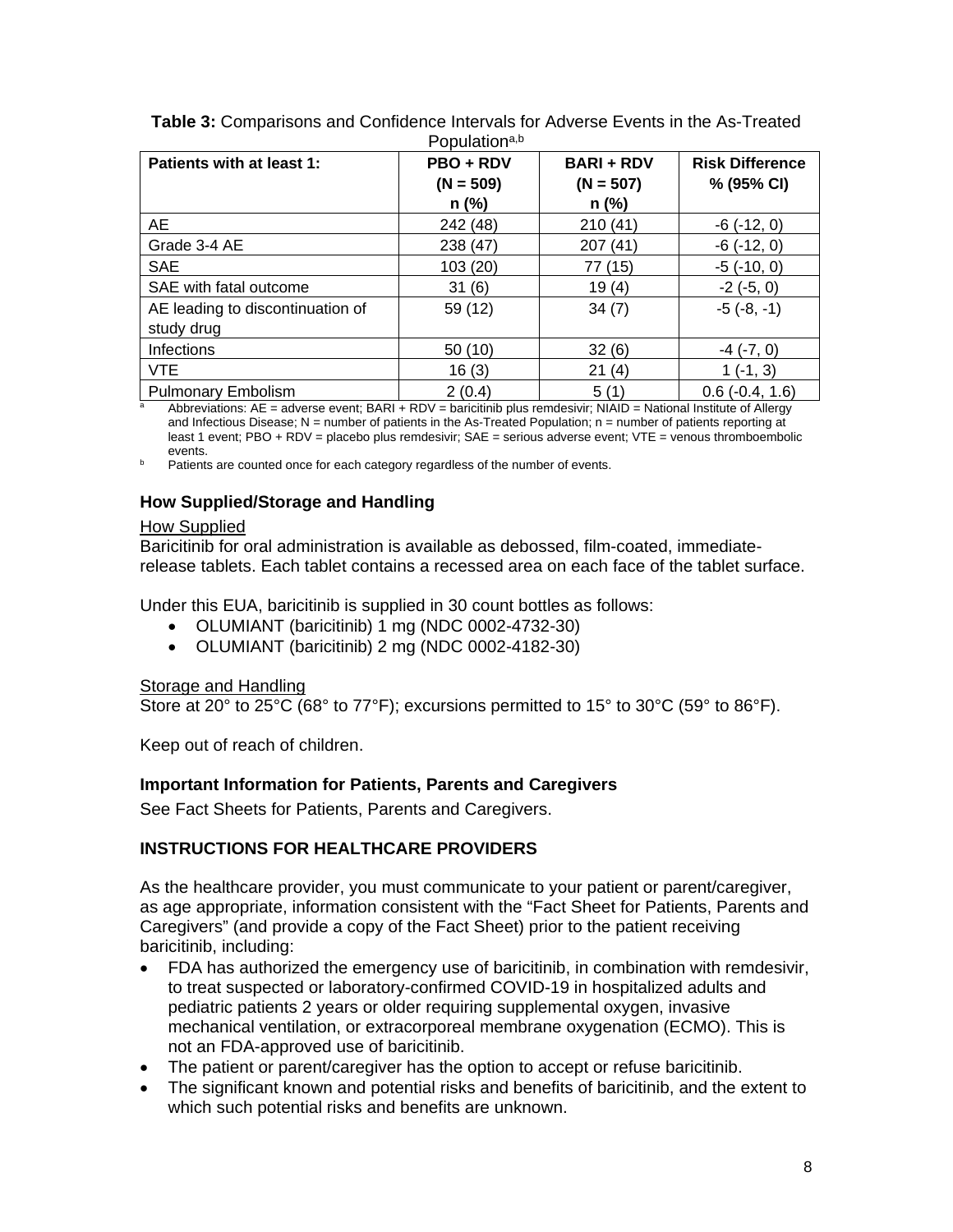• Information on available alternative treatments and the risks and benefits of those alternatives, including clinical trials.

If providing this information will delay the administration of baricitinib to a degree that would endanger the lives of patients, the information must be provided to the patients as soon as practicable after baricitinib is administered.

For information on clinical trials that are testing the use of baricitinib for COVID-19, please see<www.clinicaltrials.gov>.

# **MANDATORY REQUIREMENTS FOR BARICITINIB ADMINISTRATION UNDER EMERGENCY USE AUTHORIZATION**

In order to mitigate the risks of using this approved product for an unapproved use under EUA and to optimize the potential benefit of baricitinib, the following items are required. Use of baricitinib under this EUA is limited to the following (all requirements **must** be met):

- 1. Treatment of suspected or laboratory confirmed coronavirus disease 2019 (COVID-19) in hospitalized adults and pediatric patients 2 years of age or older requiring supplemental oxygen, invasive mechanical ventilation, or ECMO.
- 2. As the healthcare provider, communicate to your patient or parent/caregiver information consistent with the "Fact Sheet for Patients, Parents and Caregivers" prior to the patient receiving baricitinib. Healthcare providers (to the extent practicable given the circumstances of the emergency) must document in the patient's medical record that the patient/caregiver has been:
	- a. Given the "Fact Sheet for Patients, Parents and Caregivers",
	- b. Informed of alternatives to receiving authorized baricitinib, and
	- c. Informed that baricitinib is an approved drug that is authorized for the unapproved use under this Emergency Use Authorization.
- 3. Patients must have an eGFR, aminotransferases, and CBC with differential determined prior to first administration of baricitinib.
- 4. The prescribing healthcare provider and/or the provider's designee are/is responsible for mandatory reporting of all medication errors and all serious adverse events\* potentially related to baricitinib treatment within 7 calendar days from the onset of the event. The reports should include unique identifiers and the words "Baricitinib treatment under Emergency Use Authorization (EUA)" in the description section of the report.
	- Submit adverse event reports to FDA MedWatch using one of the following methods:
		- o Complete and submit the report online: <www.fda.gov/medwatch/report.htm>, or
		- o By using a postage-paid Form FDA 3500 (available at <http://www.fda.gov/downloads/AboutFDA/ReportsManualsForms/Forms/U> CM163919.pdf) and returning by mail (MedWatch, 5600 Fishers Lane, Rockville, MD 20852-9787), or by fax (1-800-FDA-0178), or
		- o Call 1-800-FDA-1088 to request a reporting form
		- o Submitted reports should include in the field name, "Describe Event, Problem, or Product Use/Medication Error" the statement "**Baricitinib treatment under Emergency Use Authorization (EUA)**."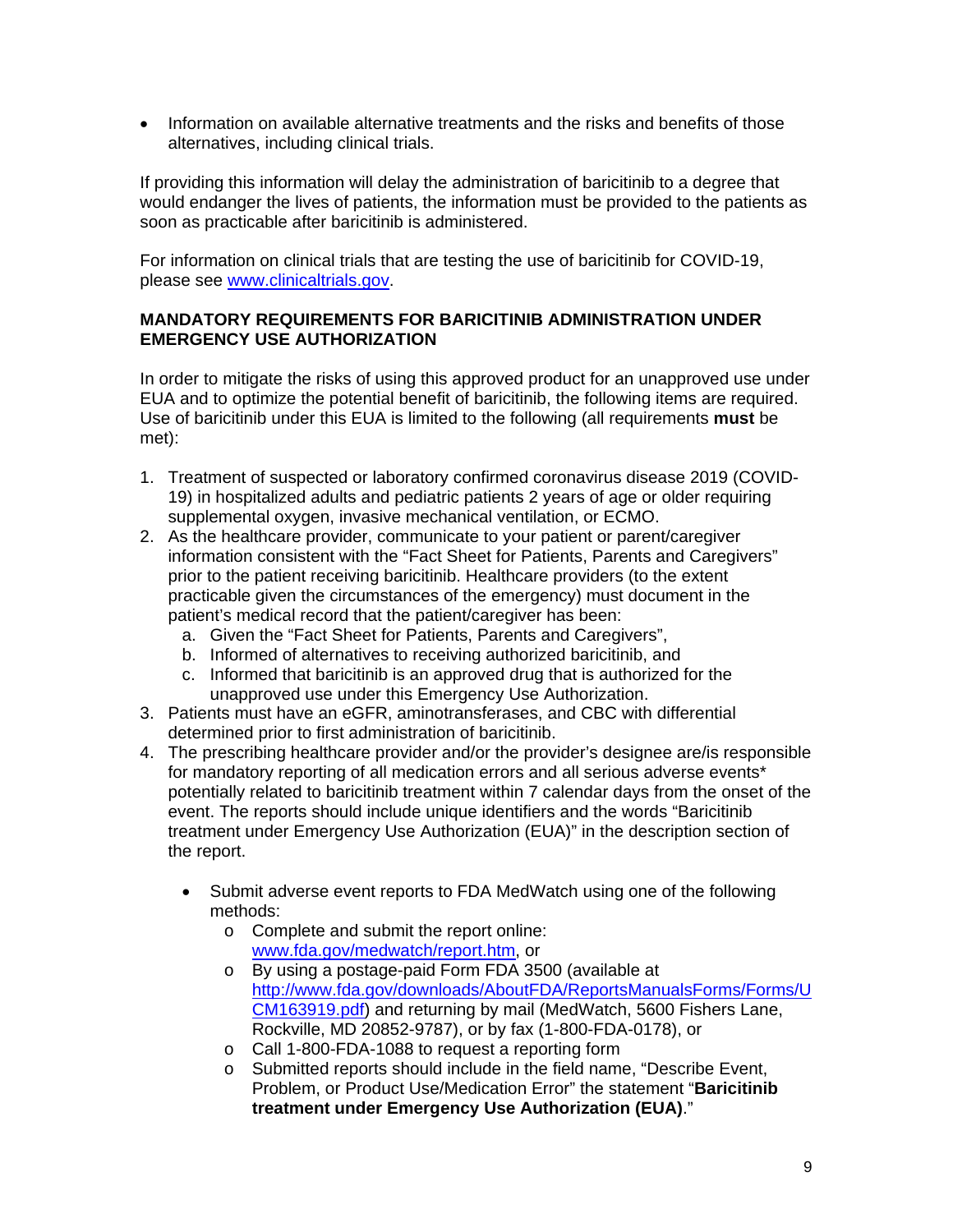\*Serious Adverse Events are defined as:

- death:
- a life-threatening adverse event;
- inpatient hospitalization or prolongation of existing hospitalization;
- a persistent or significant incapacity or substantial disruption of the ability to conduct normal life functions;
- a congenital anomaly/birth defect;
- a medical or surgical intervention to prevent death, a life-threatening event, hospitalization, disability, or congenital anomaly.
- 5. The prescribing healthcare provider and/or the provider's designee are/is to provide mandatory responses to requests from FDA for information about adverse events and medication errors following receipt of baricitinib.
- 6. OTHER REPORTING REQUIREMENTS Report adverse events or medication errors to Lilly at: 1-855-LillyC19 (1-855-545-5921) In addition, please provide a copy of all FDA MedWatch forms to: Eli Lilly and Company, Global Patient Safety Fax: 1-317-277-0853

E-mail: [mailindata\\_gsmtindy@lilly.com](mailto:mailindata_gsmtindy@lilly.com) 

# **APPROVED AVAILABLE ALTERNATIVES**

There is no adequate, approved and available alternative to baricitinib, in combination with remdesivir, for treatment of suspected or laboratory confirmed COVID-19 in hospitalized adults and pediatric patients 2 years of age or older requiring supplemental oxygen, invasive mechanical ventilation, or ECMO. Additional information on COVID-19 treatments can be found at <https://www.cdc.gov/coronavirus/2019-ncov/index.html>. The healthcare provider should visit [https://clinicaltrials.gov/](https://clinicaltrials.gov) to determine whether the patient may be eligible for enrollment in a clinical trial.

# **AUTHORITY FOR ISSUANCE OF THE EUA**

The Secretary of the Department of Health and Human Services (HHS) has declared a public health emergency that justifies the emergency use of baricitinib to treat COVID-19 caused by SARS-CoV-2. In response, the Food and Drug Administration (FDA) has issued an Emergency Use Authorization (EUA) for the unapproved use of baricitinib, in combination with remdesivir, for the treatment of suspected or laboratory confirmed COVID-19 in hospitalized adults and pediatric patients 2 years of age or older requiring supplemental oxygen, invasive mechanical ventilation, or ECMO.<sup>1</sup> As a healthcare provider, you must comply with the mandatory requirements of the EUA (see "MANDATORY REQUIREMENTS FOR BARICITINIB ADMINISTRATION UNDER EMERGENCY USE AUTHORIZATION" above).

FDA issued this EUA, requested by Eli Lilly and Company based on the submitted data.

 $1$  The health care provider should visit [clinicaltrials.gov](https://clinicaltrials.gov) to determine whether there is an active clinical trial for the product in this disease/condition and whether enrollment of the patient(s) in a clinical trial is more appropriate than product use under this EUA.